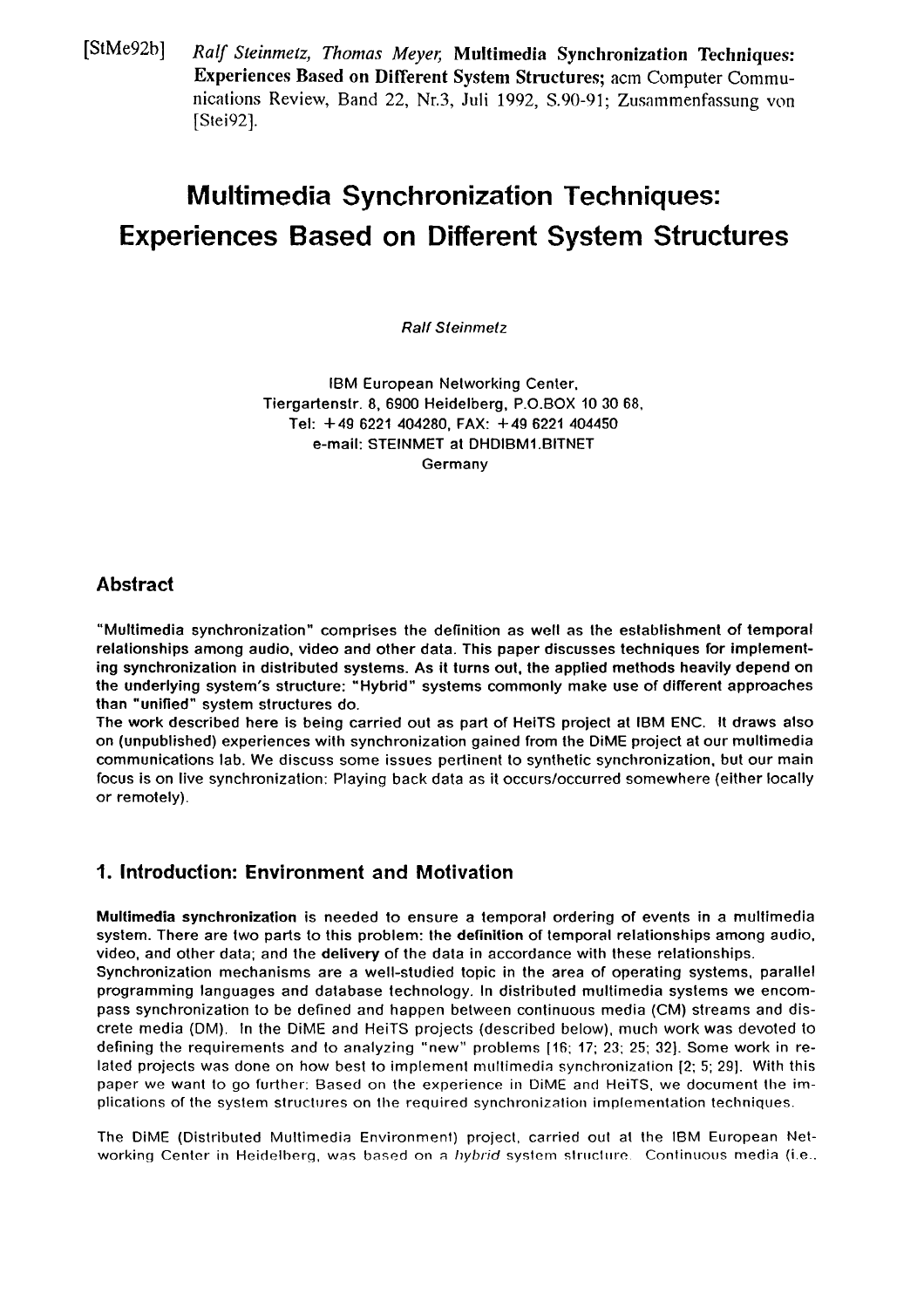audio and video) were routed over separate, dedicated channels using off-the-shelf hardware technology. Continuous and discrete media were integrated by connecting the CM equipment (e.g., CD players, VCRs) to a computer via an RS-232C interface. The devices can then be controlled by software instead of manually from the devices' control panels. For instance the audio/video data were processed in the workstation using IBM's AVC and M-Motion adapters and respective system software [20; 19]. Further experiments included the ActionMedia 750 (DVI) technology [9]. DiME dealt with distributed, transparent access to multimedia resources like cameras and stored video sequences [27; 28; 31]. DiME aimed to provide an "easy, but rich" communication service as part of an application prograrnrning interface. rnanipulating data streams by controlling their sources and sinks in a heterogeneous computing environment. Considerable work was devoted to dealing with synchronization in such an environment [32].

Our follow-on project, the Heidelberg High-Speed Transport System (HeiTS), is based on a *unilied*  digital system structure: All discrete as well as continuous media are routed through the workstation [IO]. Scheduling can either be done exclusively in soflware or by dedicated hardware. such as the ActionMedia II (DVI), which also provides support for **cornpression/decornpression.** But both solutions require real-time scheduling techniques in a time-sharing environment [11] similar to [I]. Our prototype is being developed for AIX on the **RS/6000** and for 0S/2 on the PSI2 sirnultaneously. The goals of HeiTS are to dernonstrate the feasibility of current network technology for multimedia applications, to explore the limitations of current protocols, to make appropriate changes and/or enhancements, to prove new implementation concepts (e.g., upcalls), and to exploit and integrate upcoming broadband WANs and LANs [10]. The integration of various kinds of media and their processing with the close relationships dernanded requires "synchronization". Synchronization in such an inlegrated environment as HeiTS uses different techniques than were used in DiME.

The remainder of this text is organized into three sections. Section 2 explains the concepts of "synthetic" and "live" synchronization and introduces the logical data unit (LDU) to express the granularity of a medium. The final two sections concentrate on live synchronization, discussing only some aspects of synthetic synchronization (as defined in [17]). Section 3 discusses synchronization in the context of hybrid approaches and Section 4 outlines techniques for implementing synchronization in unified systems structures such as HeiTS.

# **2. Synthetic and Live Synchronization**

We understand "multimedia" according to [13; 30; 34]: "A multimedia system is characterized by the integrated computer-controlled generation, manipulation, presentation, storage, and communication of independent discrete (DM) and continuous media (CM)".

Digitalization and Synchronization are the key to the goal of "integration". It is important to distinguish between live synchronization and synthetic synchronization.<sup>4</sup> Often authors confuse the two modes of synchronization, and it is not clear of which type of synchronization they mean. These two types of synchronization require separation when an application uses both. However, it is only recently that this basic differentiation began to appear. The following application scenarios illustrate the difference:

The following exposition is based on [17], discussions held at the Berley multimedia workshop [4], and on ongoing joint work on multimedia synchronization between L.Ludwig, Vicor, Palo Alto, CA; and the author.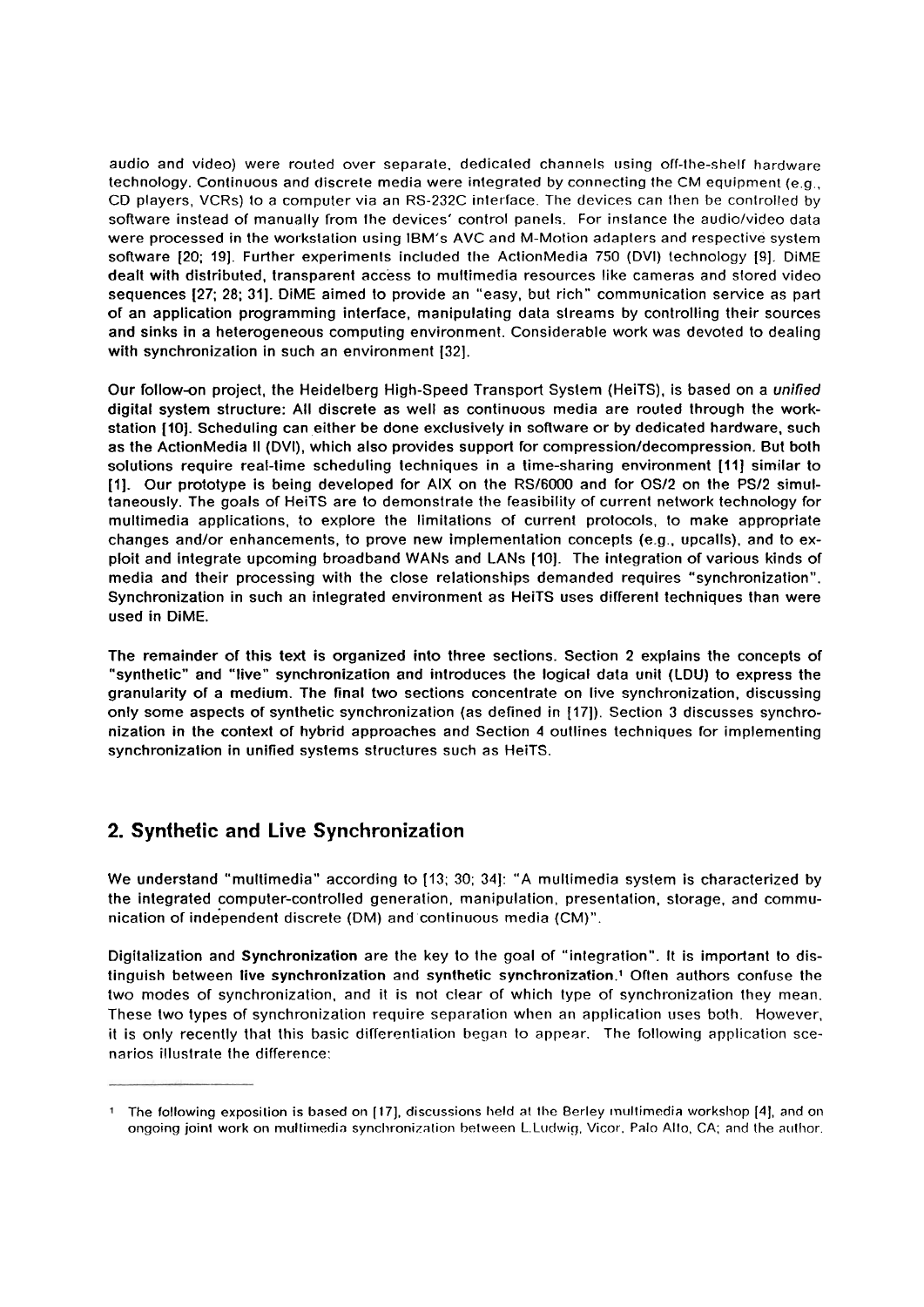- 1. A multimedia call: A camera and a microphone are attached to a workstation and the audio and video data are presented simultaneously at a rernote workstation. A telepointer or screen sharing may be used in real-time to discuss a spreadsheet or edit a business report.
- 2. Surrogate travel through a planned building: The user performs actions like "turn right and Open door" by pressing appropriate buttons on a graphical User interface. The sound of the door opening and an appropriate video are presented. Supplementary inforrnation appears as overlay text.

The first example deals with some information that should be presented in the same (or nearly the same) order as it was originally collected. It is therefore an example of live synchronization. Here this involves synchronization of audio, video, and application events (for example, the movement of the rernote telepointer in time with the verbal comrnents of the Person controlling the pointer). With the current interest in real-time. point-to-point connections with audio and video channels. live synchronization has become an important research area [3; 36].

The second exarnple illustrates the use of synchronization in a retrieval scenario. We call this synthetic synchronization. At presentation time, the various pieces of inforrnation (segments) must be properly ordered and synchronized in time. One way to do this is through absolute synchronization operations, for example, "present segment A now/at time T." Alternatively, relative synchronization operations such as "present segment A after/simultaneously with/etc. segment B," can be used **[24].** These operations can apply either to the inforrnation as a whole or to individual inforrnation entities, identified by "event starnps" **1321.** In some cases. either absolute or relative synchronization could be used. For example to synchronize a mouse event with other information, we use an absolute synchronization operation: "present picture now". The second possibility is to view it as an event establishing a relationship to other inforrnation and requiring a relative operation for synchronization: "present mouse pointer (at position) during frame X." In any case, in order to schedule presentations, the system must internally translate relative synchronization operations to absolute operations. In the example above, the system knows the time for presenting frame X, and can use an absolute synchronization operation to present the mouse pointer at this time. Languages and programming interfaces for describing the synthetic synchronization of multimedia events are just now under study, development or available in first versions [8; 20; 23]. In both synchronization modes, the system needs support for absolute synchronization. The usage of relative or absolute synchronization is determined by the systemis synchronization support and the applicationis context.



#### Figure 1. Granularity **of** Media: **LDUs**

In either live or synthetic synchronization, relationships between units of information must be specified. To go beyond abstract theory, these "units" must be identified. Let us therefore intro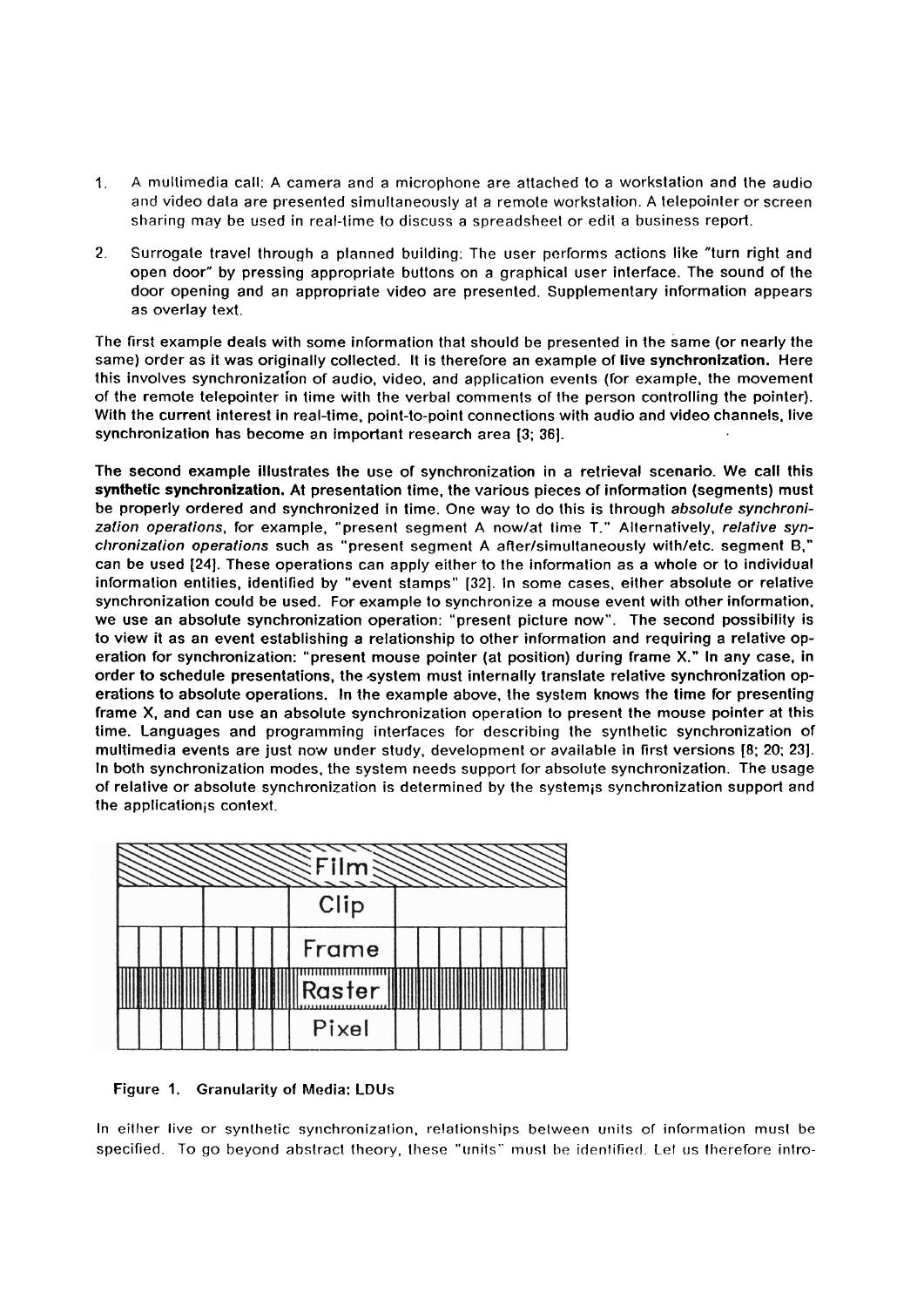duce the concept of the "granularity" of a media stream. For instance, synchronization could be perforrned between pixels of a video stream or between complete images (see Figure 1). For the following discussion, let us view CM streams as a sequence of logical data units (LDUs). Each kind of medium has an associated LDU. The LDU of a video stream con either be a single image or a well-defined sequence of irnages. An audio sarnple or an audio block **(1175** sec. duration) are two possible LDUs for audio strearns. In the following, the single image is tlie video LDU and the audio block is the audio LDU.

### **3. Synchronization in Hybrid Distributed Multimedia Systems**

Early prototypes of distributed and local multimedia systems, such as the Integrated Media Architecture Laboratory (IMAL). conceived at Bell Comrnunications Research in Red Bank **[18];** or the Muse and Pygmalion systern of MIT's Project Athena **115;** 6; 211, were based on a "hybrid" systern structure [12]. In this structure, CM is not only processed by the devices used by workstations for general display, sound output, cornmunication. etc. Most of real-time processing is kept out of the main CPU and host operating system. For instance, instead of sending video data to a workstation via a LAN for presentation in a window on the display, video data are sent over special cables directly to a separate video monitor. These devices are, however, attached to the workstation and controlled only by the workstation's soffware.

Live synchronization between various CM streams is directly perforrned by the dedicated processing devices, e.g. audio and video being transmitted as analog TV-signals over MIT's campus net in Project Athena. No further action is necessary.

The correlation between various DM streams, objects or information units in the live synchronization mode occurs very rarely in these hybrid environrnents. A rough implementation can be achieved by time-stamping DM objects and playing them back on cue from timer events at the rernote workstation. Difficulties with establishing a global time can be solved by various techniques using soffware, hardware, or a cornbination of the two **[26].** An exaniple of a hardware solution is for each workstation to derive its local time from a master time signal. This time signal could be broadcast over WANs, or be received by radio (e.g., from WWV in the US or from the DCF 77 AM sender in Germany).

In hybrid structures, it is very difficult to achieve tight synchronization between DM and CM. DM and CM data are transmitted over different networks and processing nodes having different endto-end delay characteristics. End-to-end delay over CM paths is typically shorter than that for DM. As it turns out, it is difficult and expensive (in terms of buffer capacity) to delay CM data delivered from devices like cameras or microphones. If DM is faster than CM, buffering and time stamping as described above could be used to slow down the data strearn, but this situation very rarely occurs.

In the DiME project, everything was presented as soon as it arrived. When CM had a smaller delay than DM, no buffering was performed. DM LDUs never arrived sooner than the related CM LDUs.

In synthetic synchronization, where data is retrieved from external storage devices, one must conlend with another type of delay. that of the control signals 10 Ihe storage devices. The physical control paths of the attached devices range from slow RS-232 C inlerfaces lo relatively fast SCSl interconnections. Between the issuing of a "start" command by a workstation application until the commencement of physical delivery of a video sequence, we experienced a maximal delay of about 500 msec. If positioning must be done by, say a VCR, this could take considerably longer.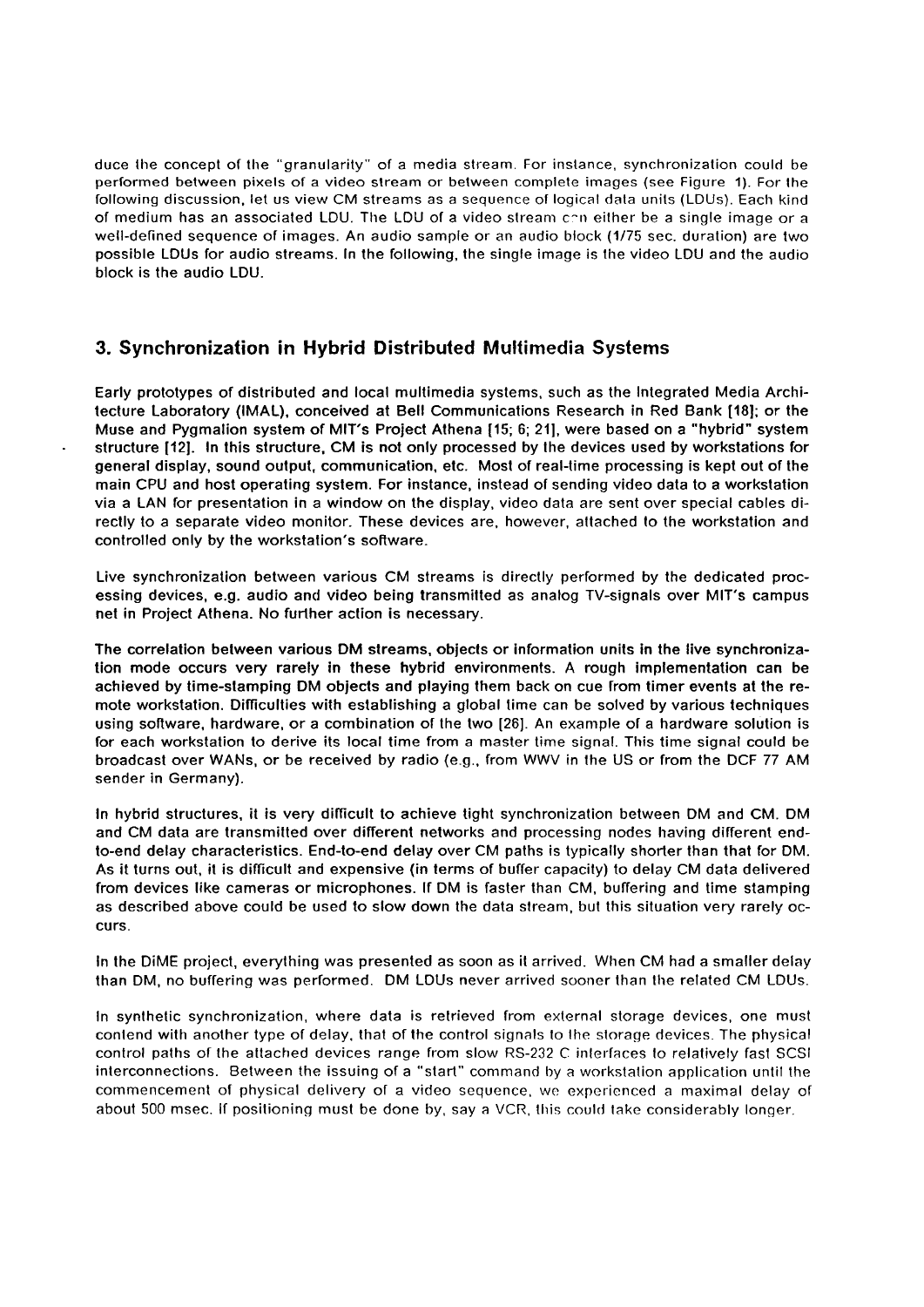The main reasons for this delay are:

- The syslern soltware is in principle not designed to cope with the real-time dernands of physical interfaces such as the RS-232.
- The Same device driver is often used for controlling many devices at the same time. A shared RS-232 C interface<sup>2</sup> may introduce access conflicts between the various devices. We found this to be negligible.
- Most of the external devices process queued work requests in an "as fast as possible" mode. The control interfaces do not include options to specify when information is to be presented (via commands Iike "play at time T").

Decoupling the seek time and the playback delay (e.g.. with separate interface commands) allows for a nearly deterministic behavior of the whole system. More interesting is the decornposition of the end-to-end delay  $d_{tot}$  into a fixed component  $d_{fix}$  and a variable part  $d_{var}$ :

$$
d_{tot} = d_{fix} + d_{var}
$$

The variable pari with its distribution originates from the above mentioned phenomena. Foriunately, the variance is not considerable and we can assume system- and device-specific values for **dfix** to derive **die,** (we experienced typically about 500 msec). In multimedia retrieval applications such a delay can easily be tolerated. Note, in a distributed environment, additional delay is introduced by system and communication soffware.

Synchronization in hybrid approaches is most commonly presented at the API as a devicedependent set of library functions. Some libraries just map the direct control functions of the attached device onto functions in a high-level language. More sophisticated interfaces are based on client/server functionality, but introduce another component of the variable delay  $d_{\text{var}}$ . However, this is typically relatively minor. The same applies to any object-oriented interface: Such a presentation of data and control introduces some additional processing to dispatch any comrnand to an external device. Ac most of the object-oriented APIs in hybrid system structures are not implernented in a real-time environment, additional (often significantly variable) delay may be introduced.

# **4. Synchronization in Unified Digital Distributed Multimedia Systems**

Achieving live synchronization between CM streams is generally more challenging in a "unified" system structure, where CM and DM are routed through the Same network and workstation. To the user, or even at a high-level programming interface, all data appear to be processed under full control of the application. **CM** should be handled similar to DM. It is a very common goal of the system designers to suggest this unified impression at the user interfaces in order to reduce the view of the system's complexity.

On the other hand, in most of the application scenarios, audio and video processing demands a well-defined end-to-end delay and imposes bandwidth requirements [35]. Real-time coding, mixing, and compression (like JPEG, MPEG, DVI) often requires dedicated hardware and software. Therefore, we encompass unified multimedia workstations to include such specialized components along

<sup>&</sup>lt;sup>2</sup> The "port expander" of DiME, a software-controlled, bidirectional. stand-atone one-in-to-many-out RS-232 C switch **is** one type of shared interface.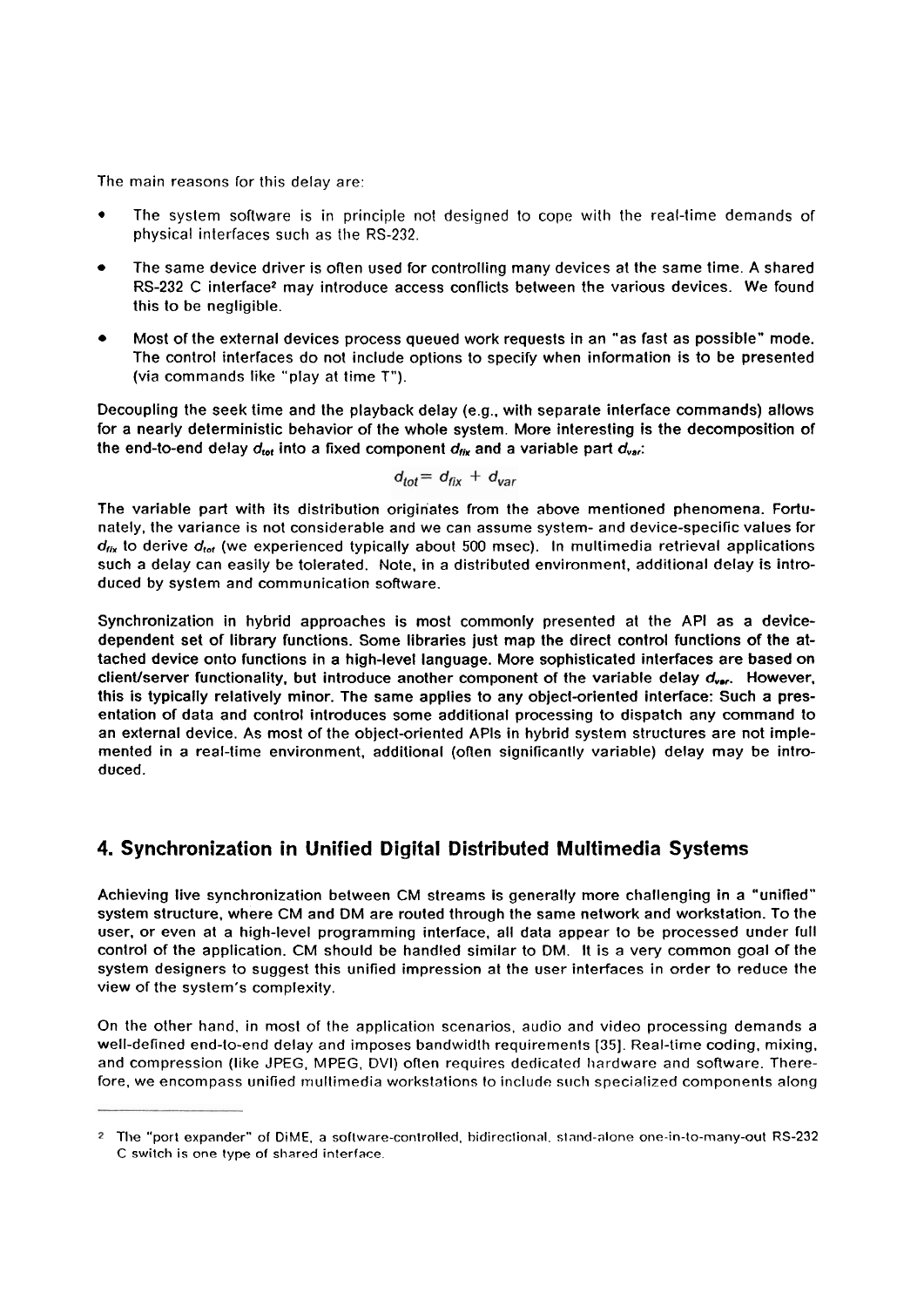with general-purpose components. Note, such a component can be a DSP within a workstation or, even a chip comprising four CPUs and, e.g. a **DVI** coding/decoding special piirpose DSP. We do not foresee the need (or the technology) for one cost-effective, general-purpose engine to do all types of CM and DM processing in real-time.

In a traditional DM environment, software makes use of system support for time-sharing. Similarly, in CM processing. scheduling and reservation can be performed by an operating system that provides a RTE (real-time environment). Processes or threads running in such an environment are, in general scheduled according to real-time scheduling techniques (earliest deadline first, rate monotonic, etc.). With this approach. LDUs can be used as data types, abstract data types or objects (10 hide time constraints from the user) **[33].** 



Figure 2. lnterleaved data streams

Let us now focus on synchronization between data streams. In a distributed multimedia system where multiple, related streams originate in the same workstation, a very common and straightforward approach is to interleave the different LDU streams (e.g. audio and video) into one composite LDU stream. These cornbined LDUs are. e.g. time stamped (together) at the source and separated at the sink and presented according to the time stamp. In our first (PS/2-based) HeiTS prototype we make use of the ActionMedia II audio visual altachment (DVI) and apply this method (see Figure 2) to cope with lip synchronization. Synchronization was easy to implement using today's operating systems and networks. This system was shown at CeBlT'92 (the European COMDEX) in Hannover. Germany.

We found that any audio glitch is perceived immediately and can not be tolerated, whereas a small variance in the video rate leading to. e.g., display of Same picture twice, is difficult to perceive. Audio imposes more stringent requirements than video-does. In the design of HeiTS and subsequent prototypes we take this into account as follows:

- **I.** We define different quality of service (QOS) at connection set-up for audio, video and other CM streams. and choose the QOS parameters to ensure that there are no audio faults and either no or very few video glitches. We can thus assure that whenever a shortage of resources occurs. it will first affect the video connections.
- 2. In HeiTS we experiment with rate monotonic scheduling where audio LDUs occur with higher frequency than video LDUs and the processing of audio LDUs is scheduled with higher priority than that of video LDU processing. Even with an additional segmenting of video LDUs (original size 5 kßyte) into 2 data units (about 4 kßyte is the largest size to be processed as one packet in all layers of our multimedia communication system) audio is prioritized over video.
- 3. We use resource management during call establishment to help prevent glitches [14].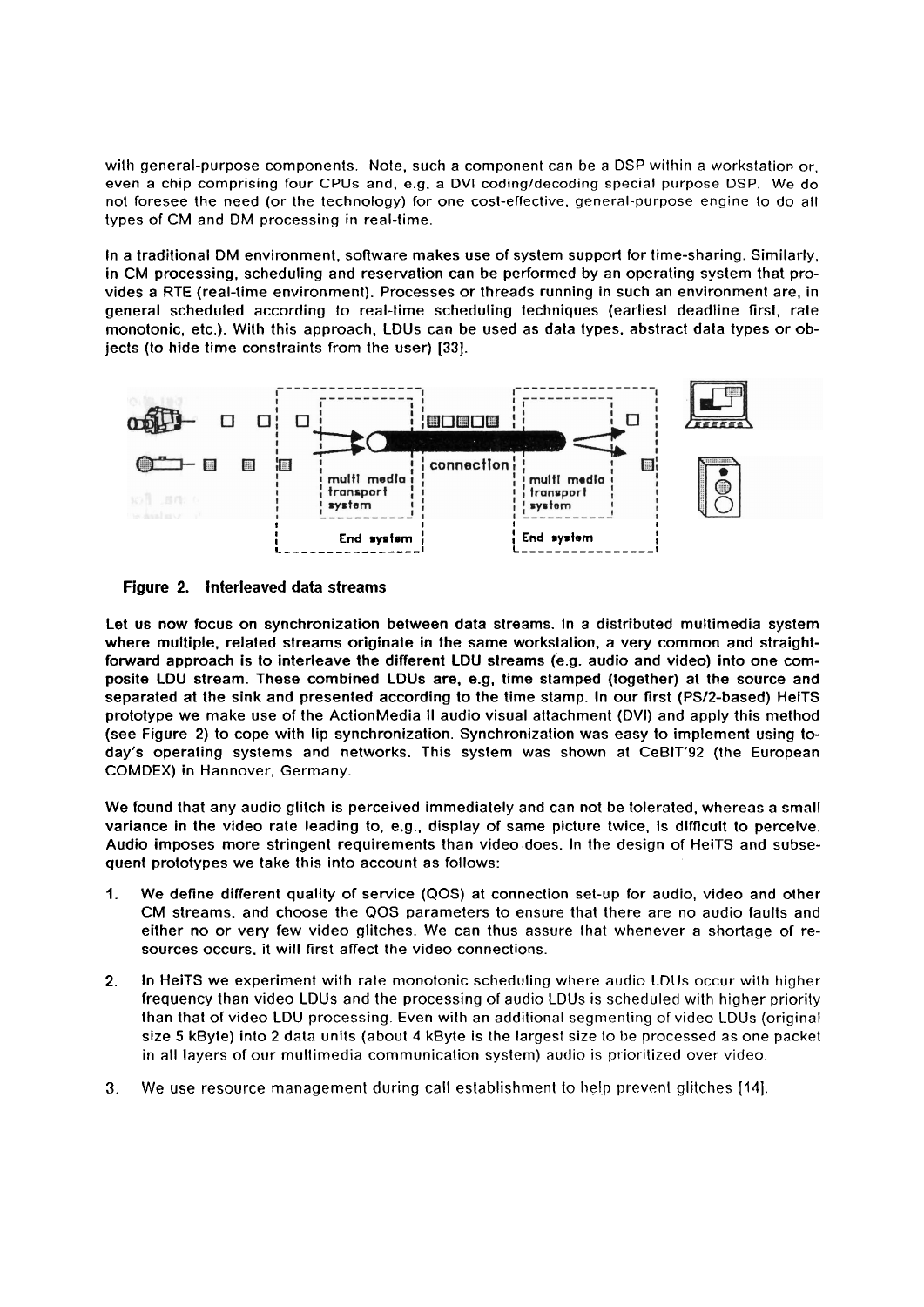

Figure 3. Live synchronization over various connections

The evolving HeiTS prototype (on the PS/2 and on the RS/6000) has the ability to either (1) combine audio and video. or (2) use separate connections for different CM (or DM) streams. as shown in Figure 3. By imposing the Same end-to-end delay on related CM streams (by choosing an absolute end-to-end delay and limiting Ihe jitter of the LDUs to 0 msec), live synchronization can be guaranteed. In practice, it is neilher possible nor necessary to guarantee service with such tight tolerances. Audio can be played ahead of video for about 120 msec, and video can be displayed ahead of audio for about 240 msec. Both temporal skews will sornetimes be noticed, but can easily be tolerated without any inconvenience by the user [22].<sup>3</sup> This asymmetry is very plausible: In a conversation where two people are located 20 m apart, the visual impression will always be about 60 msec ahead of the acoustics due to the fast light propagation compared to the acoustic wave propagation.

Another (very elaborate) implementation of live synchronization allows these effects to be used to advantage and even guarantees synchronization between various sources: A logical time system (LTS) is introduced. Presentation of the data is performed based on a comparison of the LTS with the real-time clock of the destination workstation ([2] introduces and uses LTS in the ACME client Server approach). All LDUs are time-stamped at the sources explicitly or implicitly (by the block or sample number). Sinks and sources interacting in a logical group are tied to the Same LTS. The RTE provides the presentation of LDUs according to the LTS and the current real time. Scheduling techniques as discussed above are capable of providing this in-time playback. For synthetic synchronization, the application defines an interaction time and an event to happen. From the implementation point of view, application code can be linked into the RTE, or time-sharing code can be called from the RTE (upcall).

Note that we need and have isochronous data streams at the sink devices. It is not necessary to have isochronous communication in all of the components involved in a communication path. For instance, it is sufficient to have upper bounds on delay for each individual component. With this assumption, buffering can be used to achieve isochronism, but this can lead to a waste of storage, especially for video. Restricting jitter ("jitter control") at intermediate gateways drastically reduces total buffer requirements. Ferrari's approach [7] can also be applied to system components in the end-systems, leading to what we call "weak isochronous" behavior.

<sup>&</sup>lt;sup>3</sup> These values are taken from of a graph showing "annoyance" with different audio/video time skews.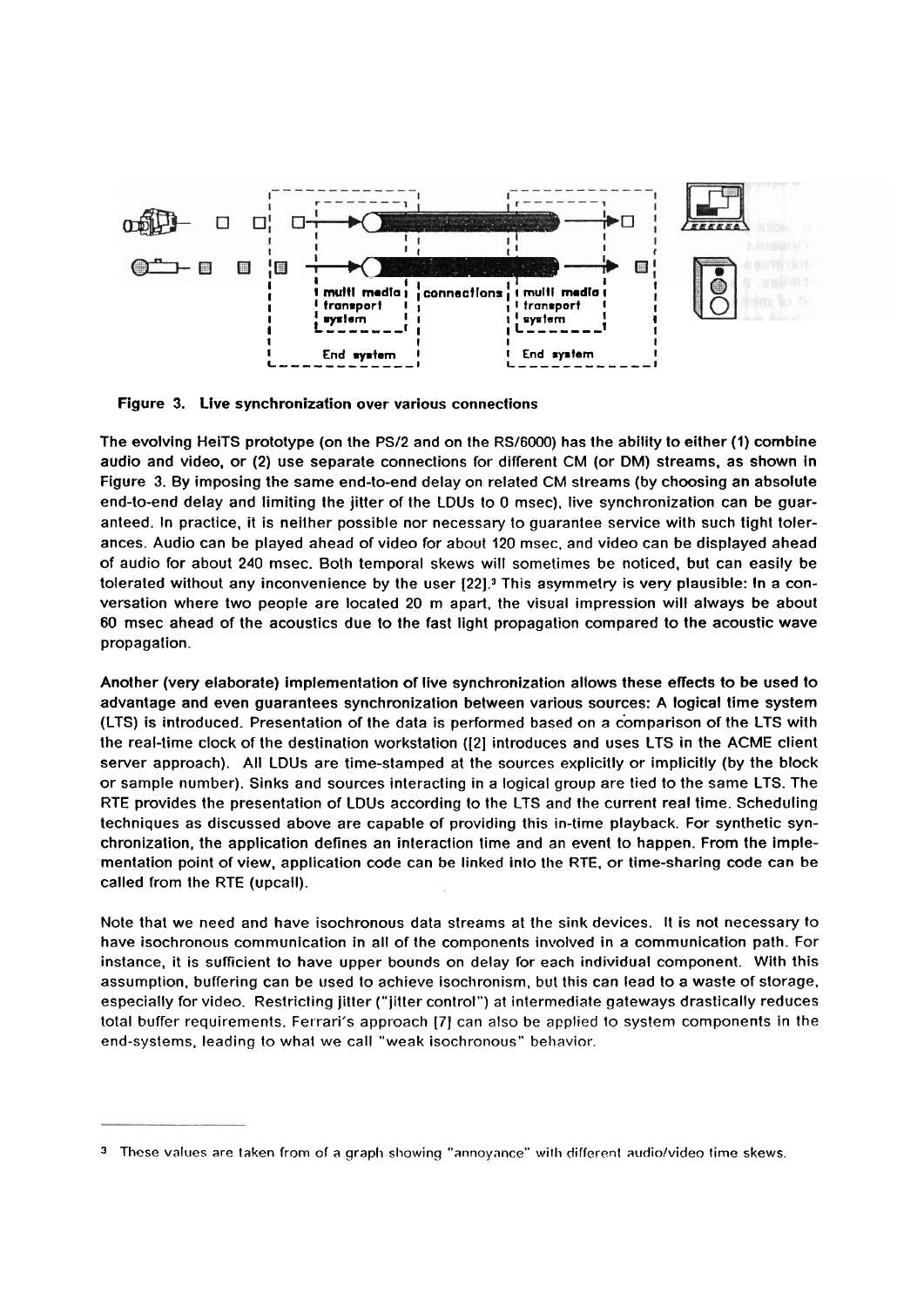#### **5. Conclusion**

Our work on synchronization is being performed as parl of Ihe HeiTS project. the high-speed multimedia transport system at IBM ENC. All the experience lo data indicates that synchronization requirements should not be viewed as an isolated issue. The system structure. the hardware capabilities, the operating system capabilities, the communication subsystem and its protocols, the kind of rnedia, the coding techniques, and even the envisaged types of applications, all influence the best synchronization techniques to use.

Synchronization is part of many system components (operating and communication systems, multimedia documents, databases, presentation techniques, etc.). Nevertheless it is not compulsory to solve the same problem in each component; a system-wide solution should be attempted. By "system-wide" we mean the various local components as well as distributed solutions. In HeiTS we drive and are driven by two different platforms: OS/2 and AIX, and we are working on a comrnon strategy for the implementation.

#### Acknowledgements

This work gained considerably from discussions with Thomas Meyer and from several hints from Manny Farber.

#### **References**

- [I] **David P. Anderson;** Meta-Scheduling for Distributed Continous Media; Computer Science Division **(EECS)** Report No. UCB/CSD 90/599, U. C. Berkeley, Berkeley CA. October 1990.
- **[2] .David P. Anderson; George Homsy;** Synchronization Policies and Mechanisms in a Continuous Media 110 Server; lnternational Computer Science Institute, Technical Report no. 91-003, Berkeley, 1991.
- **(31 David** *P.* **Anderson; George Homsy;** Abstractions for Continuous Media in a Network Window System; lnternational Conference on Multimedia Information Systems, Singapore, January 1991.
- [4] lnternational Workshop on Network and Operating System Support for Digital Audio and Video; lnternational Computer Science Institute (ICSI). Berkeley. CA, Nov. 8-9. 1990.
- (51 **Gerold Blakowski, Hübel, Langrehr;** Tools for Specifying and Executing Synchronized Multimedia Presentations; 2nd lnternational Workshop on Network and Operating System Support for Digital Audio and Video, Heidelberg, Nov. 18-19, 1991.
- [6] **Georg Champine, Daniel Geer. William Ruh;** Project Athena as a Distributed Computer System; IEEE Computer, vo1.23 n0.9. September 1990, pp.40-51.
- **[7] Domenico Ferrari;** Design and Application of a Delay Jitter Control Scheme for Packet-Switching Internetworks; 2nd lnternational Workshop on Network and Operating System Support for Digital Audio and Video, Heidelberg, Nov. 18-19. 1991.
- (8) **Charles F. Goldlarb;** HyTitne: A Standard for Strucured Hypermedia Exchange; IEEE Computer, vo1.24. no.8, Aug.1991, pp. 81-84.
- [9] Kevin Harney, Mike Keith, Gary Lavelle, Lawrence D. Ryan, Daniel J. Stark; The 1750 Video processor: A Total Multimedia Solution; Communicalions of the ACM, vo1.34, no.4, April 1991, pp.64-78.
- [10] Dietmar Hehmann, Ralf Guido Herrtwich, Werner Schulz, Thomas Schütt, Ralf Steinmetz; HeiTS - Architecture and Implementation of the Heidelberg High-Speed Transport System; 2nd International Workshop on Network and Operating System Support for Digital Audio and Video, Heidelberg, Nov. 18-19. 1991.
- [11] Rall Guido Herrlwich; The Role of Performance, Scheduling, and Resource Reservation in Multimedia Systems; Proc. Operating Systems in the Nineties and Beyond, Lecture Notes of Computer Science, Springer. 1991.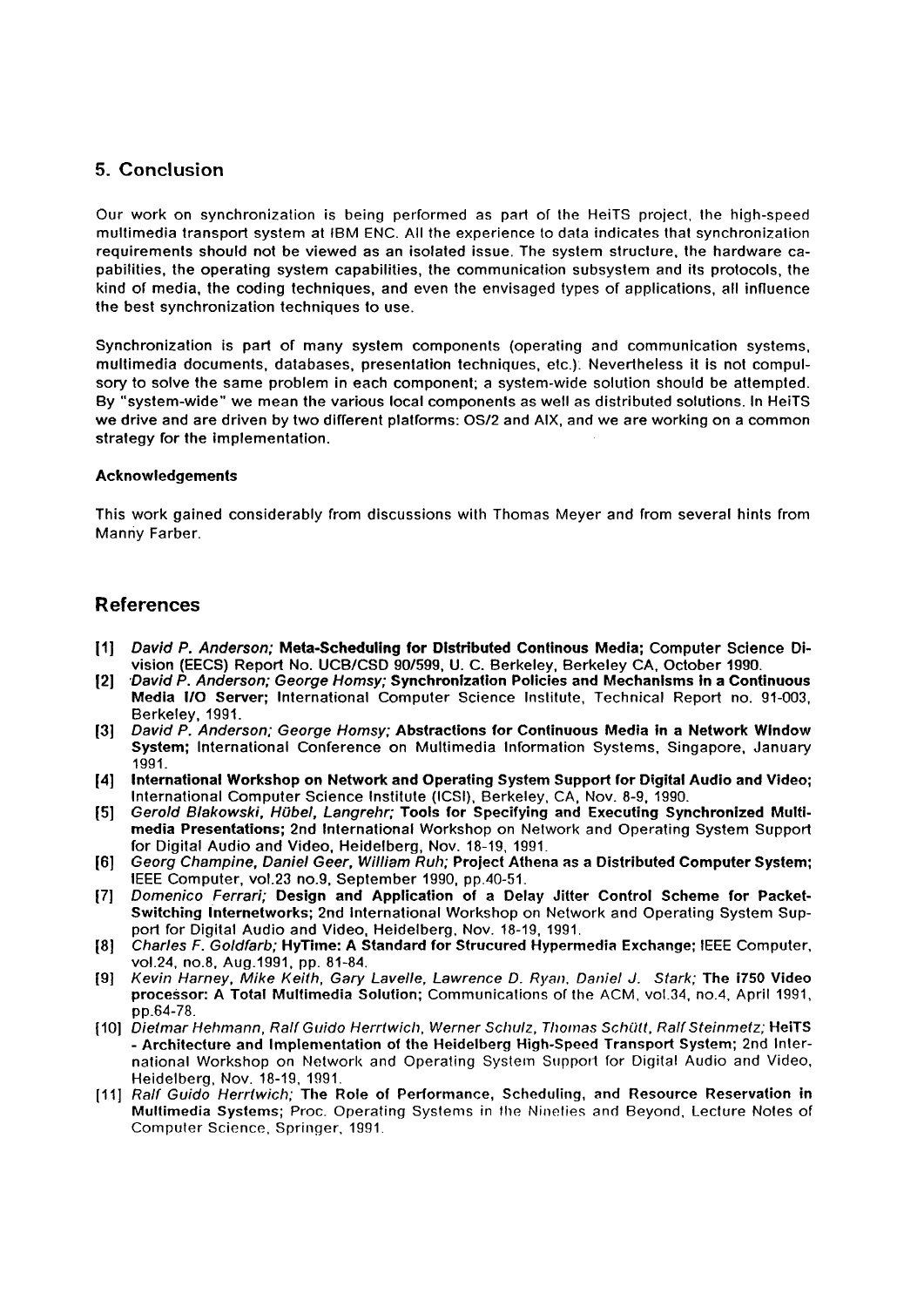- 1121 **Lutz Henkel, Heinricl) J. Stijttgen;** Transportdienste in Breitbandnetzen; GI Conference, Communication in Distributed Systems, February 1991, Mannheim, Germany.
- [13] Ral.' Guido Herrtwich, Rall Steinmetz; Towards Integrated Multimedia Systems: Why and How; Informatik-Fachberichte, no. 293, Springer Verlag, 1991, pp.327-342.
- (141 **Ralf Guido Herrtwich, Ramesl~ Nagarajan, Carsten Vogt;** Guaranteed-Performance Multimedia Communication Using ST-II Over Token Ring; submitted to "International Conference on Distributed Computer Systems", June 92, to appear as ENC technical report.
- (151 **Mallhew** E. **Hodges, Russe1 M. Susnett, Mark S. Ackernlan; A** Construction Set for Multimedia Applications; IEEE Soflware Magazine, Jan. 1989, pp. 37-43.
- [I61 **T.D.C. Little, A. Ghafoor;** Synchronization and Storage Models for Multimedia Objects; IEEE Journal on Selected Areas in Communication, vo1.8, no.3, Apr. 1990, pp. 413-427.
- (171 **Thomas D.C. Little, Arif Ghafoor;** Network Considerations for Distributed Multimedia Objects Composition and Communication; IEEE Network Magazine, vo1.4 no.6, Nov. 1990, pp. 32-49.
- (18) **L.F.Ludwig, D.F.Dunn;** Laboratory lor Emulation and Study of lntegrated and Coordinated Media Communication; Frontiers in Computer Technology, Proc. of the ACM SIGCOMM '87 Workstiop. Aug. 11-13,1987.
- [19] M-Motion Video Adapter/A, User's Guide, Product Description; IBM 1990.
- (201 **Daniel J. Moore;** Multimedia Presentation Development using the Audio Visual Connection; IBM Systems Journal. Vo1.29, No.4. 1990,pp.494-508.
- (21) W.E. **Mackay, W.. Treese, D. Applebaum, B. Gaidner, B. Michon, E. Schlusselberg, M. Ackermann, D. Davis** Pygmalion: An Experiment in Multimedia Communication Proceedings of SIGGRAPH 89, Boston, July 1989.
- [22] **Alan Murphy;** Llp Synchronlzation; Personal Cornmunication on a Set of Experiments, 1990.
- 1231 **Cosmos Nicolaou;** An Architecture for Real-Time Multimedia Communlcatlon Systems; IEEE Journal on Selected Areas in Communication, vo1.8, no.3, April 1990, pp.391-400.
- (241 **Jonathai~** B. **Postel, Gregory G.Finn, Alan R. Katz. Joyce K.Reynolds.** An Experimental Multi media Mail System. ACM Transactions on Ofiice Information Systems, vol.6, no.1, Jan. 1988, PP. 63-81.
- [25] K. **Ravindran;** Real-time Synchronization of Multimedia Data Streams in High Speed Packet Switching Networks; Technical Report, Department of Computing and Informations Sciences, Kansas State University, Manhatten, KS 66506, USA, February 1991.
- [26] **Parameswaran Ramanathan, Kang G. Shin. Ricky W. Butler;** Fault Tolerant Clock Sysnchronization in Dstributed Systems; IEEE Computer, vo1.23. no.10, October 1990, pp.33-42.
- 127] Johannes Rückert, Hermann Schmutz, Bernd Schöner, Ralf Steinmetz; A Distributed Multimedia Environment for Advanced CSCW Applications; IEEE Multimedia '90, Bordeaux, Nov. 15-17, 1990.
- 1281 **Ralf Steinmetz, Reinhard Heile, Johannes Rückert, Bernd Scl~öner;** Compound .Multimedia Objects - Integration into Network and Operating Systems; International Workshop on Network and Operating System Suppori for Digital Audio and Video, International Computer Science Institute, Berkeley, Nov. 8-9, 1990
- (291 **Doug Shepherd, Michael Salmony.** Extending OS1 to Support Synchronisation Required by Multimedia Applications. Computer Communications, vol.13, no.7, Sept. 1990, pp.399-406.
- (301 **Ralf Steinmetz, Joliannes Rückert, Wilfried Racke;** Multiinedia-Systetne; Informatik Spektrum, Springer Verlag, vo1.13, no.5, 1990, pp.280-282.
- [31] Bernd Schöner, Johannes Rückert, Ralf Steinmetz; Media Related Requirements for Communication Services; 6th IEEE International Workshop on Telernatics. Corea. September 1991.
- 132) **Ralf Steinmetz;** Synchronization Properties in Multimedia Systems; IEEE Journal on Selected Areas in Communication, vol. 8, no. 3, April 1990, pp. 401-412.
- 1331 **Ralf Steinmetz, Christian Fritzsche;** Abstractions for Continuous-Media Programming; 2nd International Workshop on Network and Operating System Support for Digital Audio and Video. Heidelberg. Nov. 18-19. 1991; and to appear in Computer Communications. vol. 15, no. 4, Jult/August 1992.
- [34] Ralf Steinmetz, Ralf Guido Herrlwich; Integrierte verteilte Multimedia-Systeme; Informatik Spektrum, Springer Verlag, vol.14, no.5, October 1991, pp.280-282.
- 1351 Ralf Steinmetz, Thomas Meyer; Modelling Distributed Multimedia Applications; IEEE Int. WS on Advanced Communications and Applications for HS Networks, München, March 1992.
- **1361 Martirla Zitterbart;** High-Speed Transport Components; IEEE Nelwork Magazine. vo1.5. no.1. January 1991, pp.54-63.